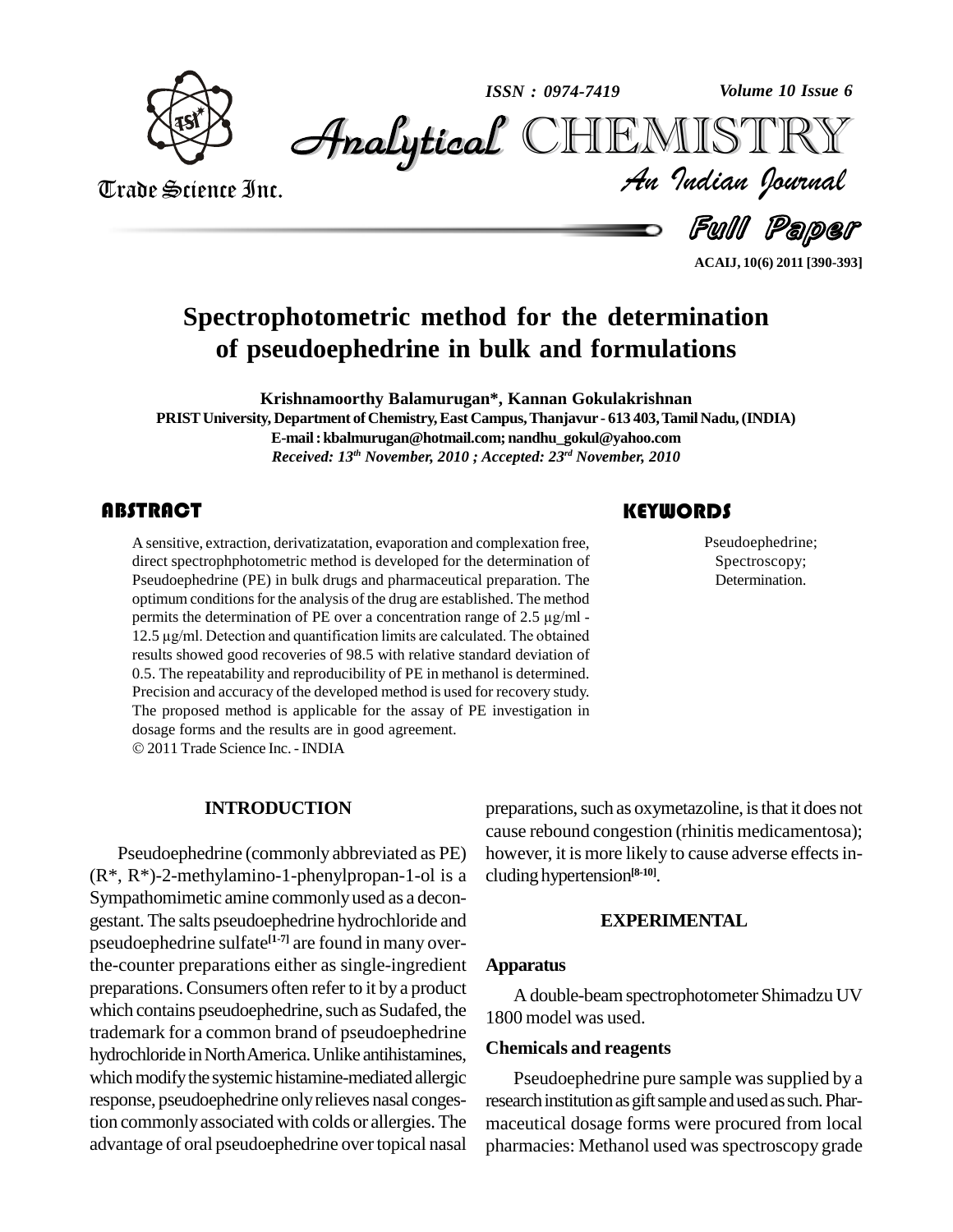# Full Paper

#### from Merck India.

#### **Standard solutions**

#### **(1) Stock solution**

A methanolic primary stock solution of Pseudoephedrine (100 mg) was prepared in methanol and stored in the dark in a refrigerator.All the measurements were performed at room temperature. The standard solutions were prepared by the proper dilution of the pri mary stock solution with methanol to obtain working standard. For linearity study, serial dilutions were made ered b mary stock solution with methanol to obtain working and standard. For linearity study, serial dilutions were made ere for Pseudoephedrine in the range of 2.5 to 12.5  $\mu$ g/ml nin concentrations were prepared bydiluting the stock solution with methanol. The absorbances of these solutionswere fitted in the calibration curve to calculate the accuracy and precision of the method.

#### **(2)For formulation**

The average weight of the tablets were determined by weigh 20 tablets and powdered. Tablet powder equivalent to 25 mg of PE was weighed and transferred to a 100 ml volumetric flask. About 60 ml of methanol was added and sonicated for 15 minutes complete dissolution of drugs, made up to the volume with methanol and filtered through filter paper. Dilutions were made solution of drugs, made up to the volume with methanol viation<br>and filtered through filter paper. Dilutions were made slope of<br>with methanol to attain a concentration of  $10 \mu g/ml$  and tification spectra was recorded. Six replicates of analysis were carried outwith sampleweighed individually.The aver age weight of the tablet was found to be 0.19 g.

#### **METHOD VALIDATION**

#### **Linearity**

The method was validated according to ICH Q2B guidelines for validation of analytical procedures in or-<br>der to determine the Linearity, sensitivity, precision, and accuracy of the analyte. For PE five point calibration curves were generated with the appropriate volumes of the working standard solutions for UV methods. The linearity was evaluated by the least-squares regression method using unweighted data **[11-14]**.

#### **Precision and accuracy**

Precision is the degree of repeatability of an analytical method under normal operational conditions. The precision and accuracy were determined with standard qualitycontrolsamples(in addition to calibration stan dards) prepared in triplicate at different concentration levels covering the entire linearity range. The precision of the assay was determined by repeatability (intraday) and intermediate precision (inter-day) and reported as RSD % for a statistically significant number of replicate measurements. The intermediate precision was studied by comparing the assays on three different days and the results are documented asthe standard deviation and RSD %. Accuracy is the percent of analyte recovered by assayfrom a known added amount. Data from nine determinations over three concentration levels covering the specified range were obtained.

### **LOD andLOQ**

The limit of detection (LOD) is defined as the lowest concentration of an analyte that an analytical pro cess can reliablydifferentiate fromback-ground levels. In this study, LOD and LOQ were based on the standard deviation of the response and the slope of the corresponding curve using the following equations  $LOD=$  $3s/m$ ; LOQ =  $10s/m$ .

Where s, the noise of estimate, is the standard deviation of the absorbance of the sample and m isthe slope of the related calibrations graphs. The limit of quantification (LOQ) is defined as the lowest concentration of the standard curve that can be measured with an acceptable accuracy, precision, and variability.The val ues of LOD and LOQ were given inTABLE 1.

#### **Stability**

The stability of Pseudoephedrine in methanolic solution was studied by the UV method. Sample solutions were prepared in triplicate and stored at 4 and <sup>25</sup>°C for 12, 24, 26, 48, 60, and 72h. The stability of these solutions was studied by performing the experiment and looking for the change in the spectrophoto metric pattern compared with freshly prepared solutions.

#### **Recovery study**

matrix can be used as a measure of the accuracy or the *Indian Indiana Casa a measure of the accuracy or the*<br>
bias of the method. The same range of concentrations<br>
as employed in the linearity studies was used. To study<br>
the accuracy, precision, and reproducibility of the p Recovery of the analyte of interest from a given as employed in the linearity studies was used. To study the accuracy, precision, and reproducibility of the proposed method and dosage forms, recovery experiments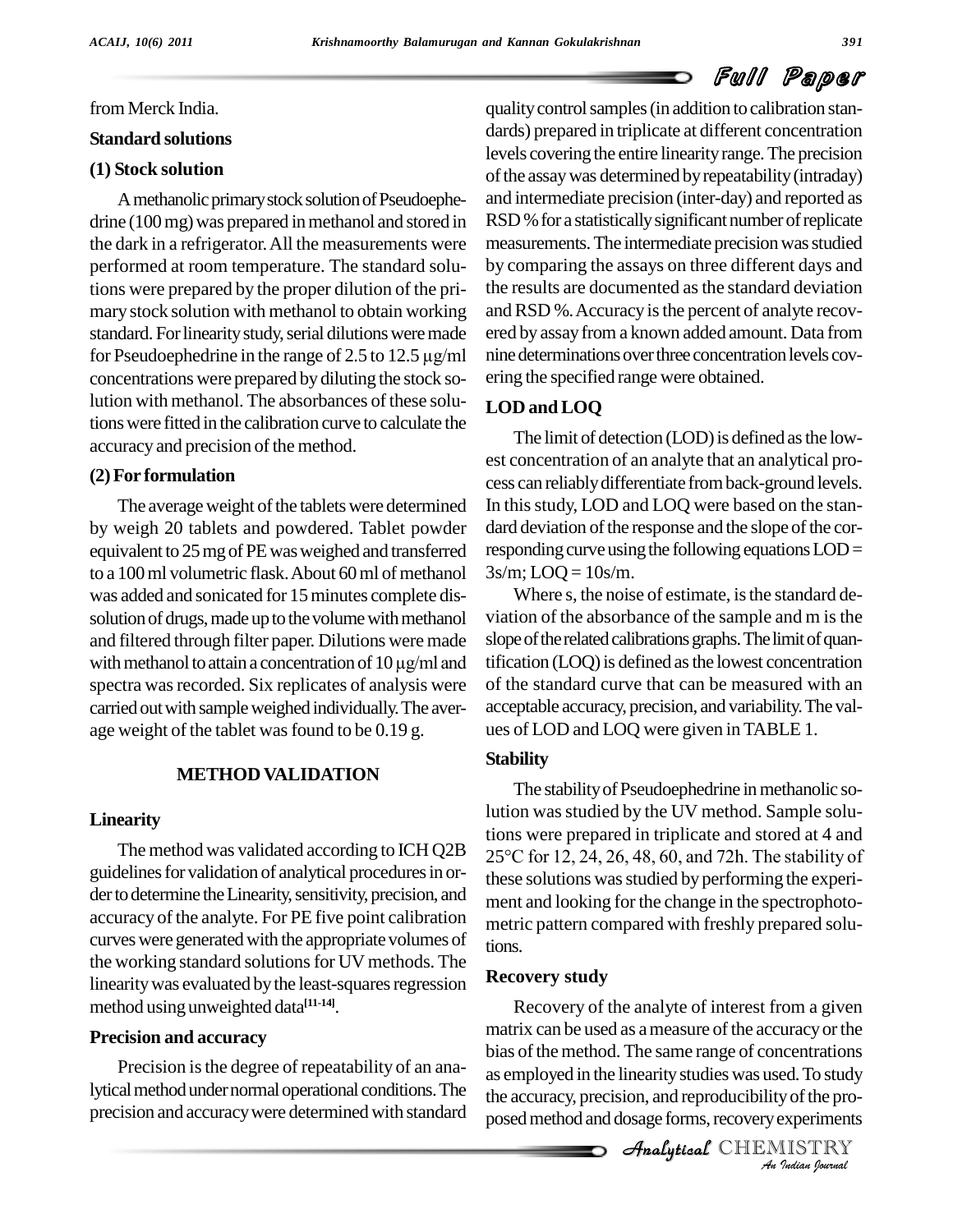# Full Paper

were carried out using the standard addition method. These studies were performed by the addition of known amounts of pure PE to the pre-analyzed tablet formulation and the mixtures were analyzed using the proposed techniques.After parallel analyses, the recoveryresults were calculated using the related calibration equations.

#### **RESULTSAND DISCUSSION**

The development of a simple, rapid, sensitive, and accurate analytical method for the routine quantitative determination of samples will reduce unnecessary tedious sample preparations and the cost of materials and manpower. PE is a UV-absorbing molecule with spe cific chromophores in the structure that absorb at a particular wavelength and this fact was successfully employed fortheir quantitative determinations using the UV spectrophotometric method. The absorption spectrum of PE in methanolic solution is shown in figure 1.

#### **Calibration curves**

Calibration curve datawas constructed inthe range **Calibration curves**<br>Calibration curve data was constructed in the range<br>of the expected concentrations of 2.5 – 12.5  $\mu$ g/ml. Calibration curve data was constructed in the range<br>of the expected concentrations of  $2.5 - 12.5 \mu g/ml$ .<br>Beer's law was obeyed over this concentration range. of the expected concentrations of 2.5 – 12.5  $\mu$ g/ml.<br>Beer's law was obeyed over this concentration range.<br>The regression equation was found to be  $y = 69.27x 0.0057$ . The correlation coefficient  $(r)$  of the standard curve was found to be greater than 0.999. The stock<br>solutions and working standards were made in metha-<br>nol. The  $\lambda$ max of the drug for analysis was determined solutions and working standards were made in metha by taking scans of the drug sample solutions in the entire UV region. The characteristic of the calibration plot is presentedinTable 1 and the analytical characteristics and necessary validation parameters for the UV techniques for PE is presented.

*Analytical Lieumannia in TABLE 1 and 2 demon-*  $\overline{RS}$ *In in TABLE*<br>*Indian* be successed forms with<br>*ISTRY* Performing replicate analyses of the standard solutions was used to assessthe accuracy, precision, and reproducibility of the proposed methods. The selected concentration within the calibration range was prepared in methanol and analyzed with the relevant calibration curves to determine the intra- and interday variability. The intra- and interday precision were determined as the RSD %. The precision, accuracy, and reproducstrate a good precision, accuracy, and reproducibility. The proposed methods can be successfully applied for ence. The assay showed the drug content of this prod-

CHEMISTRY



**Figure 1 : The structural formula of Pseudoephedrine**



**Figure 2 :Absorption spectrumof Pseudoephedrine**

**TABLE1 : Regression data of the calibration linesfor quantitativedeterminationofPEby UVmethod**

| <b>Parameters</b>                    | Pseudoephedrine        |
|--------------------------------------|------------------------|
| Measured wavelength (λmax)           | 254                    |
| Linearity range, $\mu$ g/ml          | $2.5 - 12.5$           |
| Slope                                | 69.27                  |
| Intercept                            | $-0.0057$              |
| Correlation coefficient (r)          | 0.999                  |
| SE of slope                          | $10.14 \times 10^{-2}$ |
| SE of intercept                      | $6.5 \times 10^{-4}$   |
| LOD, $\mu$ g/ml                      | 0.0114                 |
| $LOQ$ , $\mu$ g/ml                   | 0.039                  |
| Repeatability of absorbance, RSD%    | 0.17                   |
| Repeatability of wavelength, RSD%    | 0.20                   |
| Reproducibility of absorbance, RSD % | 0.35                   |
| Reproducibility of wavelength, RSD % | 0.07                   |

**TABLE2 :Assay resultsfrom PEtablets and mean recoveriesin spiked tablets**

| <b>Parameters</b>  | <b>Pseudoephedrine</b> |
|--------------------|------------------------|
| Labelled claim, mg | 50                     |
| Amount found, mg*  | 49.82                  |
| RSD %              | 2.87                   |
| Added, %           | 50, 75, 100            |
| Found, $%**$       | 98.55, 98.50, 98.45    |
| Recovery, %        | 98.50                  |
| RSD, % of recovery | 0.5                    |
|                    |                        |

**\*Mean ofsix determinations, \*\* three determinations**

PE assay in tablet dosage forms without any interfer- uct to be in accordance with the labeled claim (TABLE